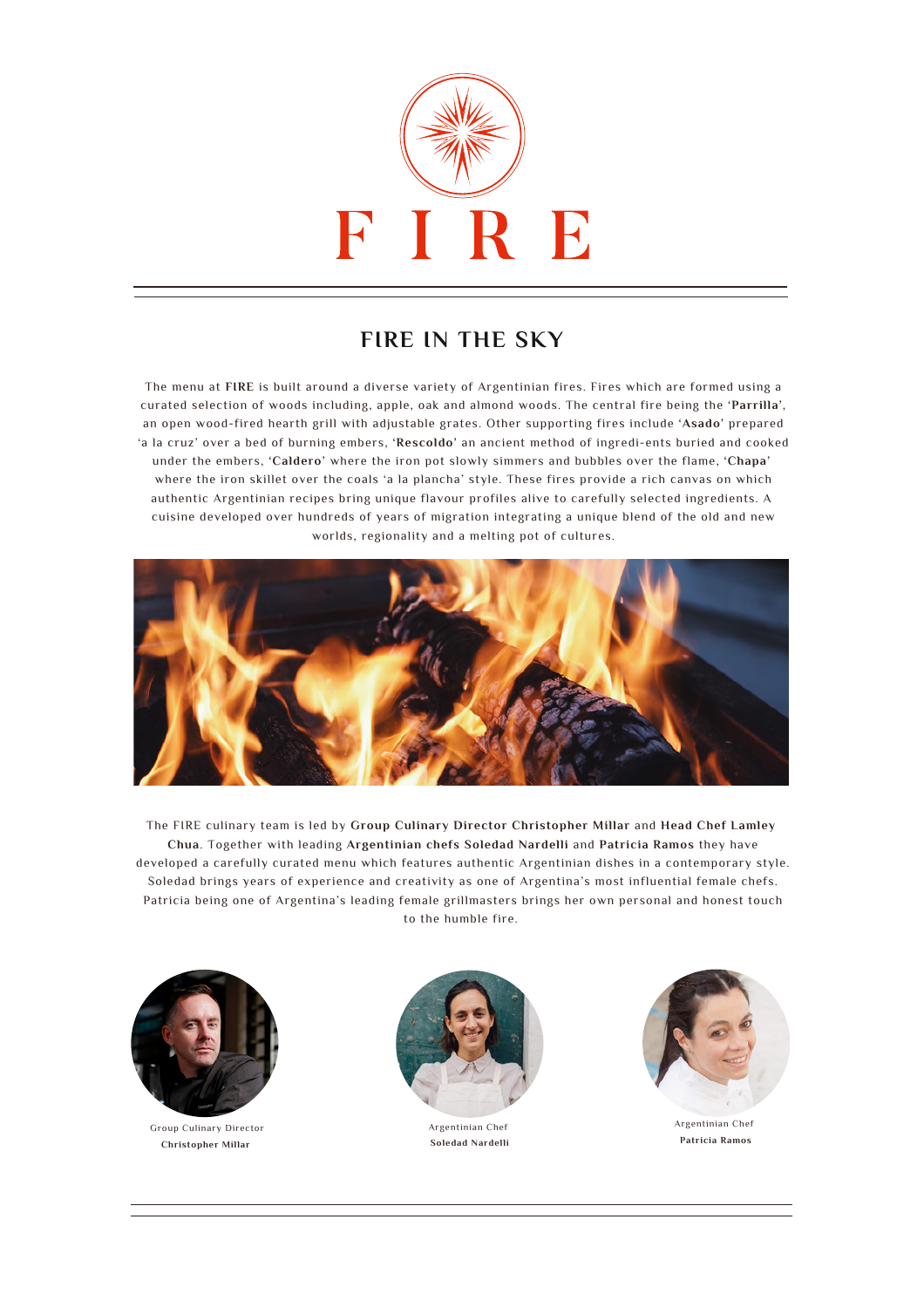## **SEASONAL COMMUNAL MENU**

### **\$178 ++ per person**

(Minimum Two Persons)

**FIRST COURSE** Charred Sourdough | Sea Urchin Butter Empanada Selection

### **SECOND COURSE**

French Fin De Claire Oysters Ceviche of Patagonian Prawns, Ikura and Avocado

### **THIRD COURSE**

Chilled Tomatican Wood-smoked Vine-ripened Tomato Soup Burrata | Black Olive Soil | Ciabatta Croutons | Anchovy | Micro-basil

### **FIRE ASADO**

**(Select 1)** Wood-fired Sustainable Red Snapper Green Salsa | Sucrine Lettuce

Slow-cooked Sherry and Orange Marinated Iberico Pork Ribs Gremolata

> Jac Bingara F1 Wagyu Tri-tip MS 6-8 200g *(Supplement \$40++)*

25 day Dry-Aged Devesa Grain-Fed OP Rib 500g 'on-the-bone' *(1 OP Rib per 2 pax)*

#### **VERDURAS**

Asparagus, Manchego and Lemon Palermo Bell Peppers Crunchy Potatoes

### **POSTRE**

Flan Adriana Dulche De Leche

Golden Peaches in Two Styles Caramelised Poached Peach | Peach and Rosemary Sorbet Amaretto Crumble

Alfajores Cookies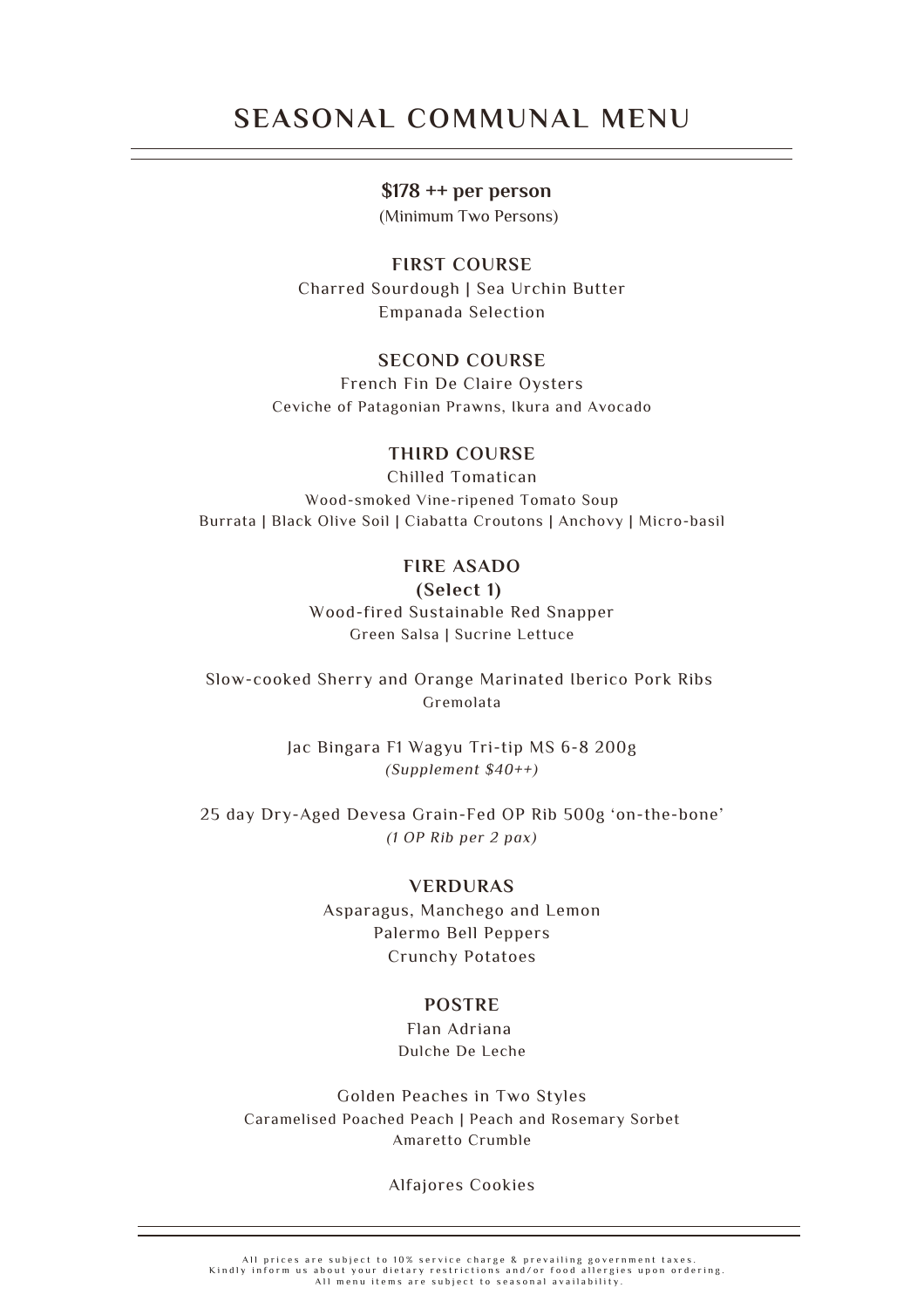## Wood-fired Sourdough

brushed with Wagyu Fat, 'Yerba Mate' Smoked Sea Urchin Butter

Provolone Cheese on cast iron skillet Capers | Sage | Shallots | Fugazetta Parrilla-grilled Chorizo Sausage | Iberico Chorizo Sauce Fig Compote | Choripán | Croutons Parrilla-grilled Patagonian Red Prawns | Northern Criollita Sauce Warm Salad of Marinated Wagyu Skirt grilled over embers Heirloom Carrots | Pomegranate | Raisins | Walnuts | Green Olives Mud Crab cooked over Almond Wood Embers Hokkaido Scallop | Clementines | Charred Fennel *Empanadas from Three Argentinian Regions* **Beef Flank** | Cumin | Aji Molido **Charred Corn** | Gouda | Paprika **Grilled Squid and Cod** | Bell Peppers | Ciboulette Provoleta 'Chapa' Mud Crab 'Rescoldo' 18 Patagonian Red Prawns 'Parrilla' 34 House-made Chorizo Sausage 'Choripán' Argentine Style Marinated Wagyu Inside Skirt 'Parrilla' 38 38 39 32 36 Plato De Empanada **3 E m p a n a d a s | 6 E m p a n a d a s** Six Fin De Claire Oysters Argentinian Condiments 42

> All prices are subject to 10% service charge & prevailing government taxes Kindly inform us about your dietary restrictions and/or food allergies upon ordering.<br>All menu items are subject to seasonal availability.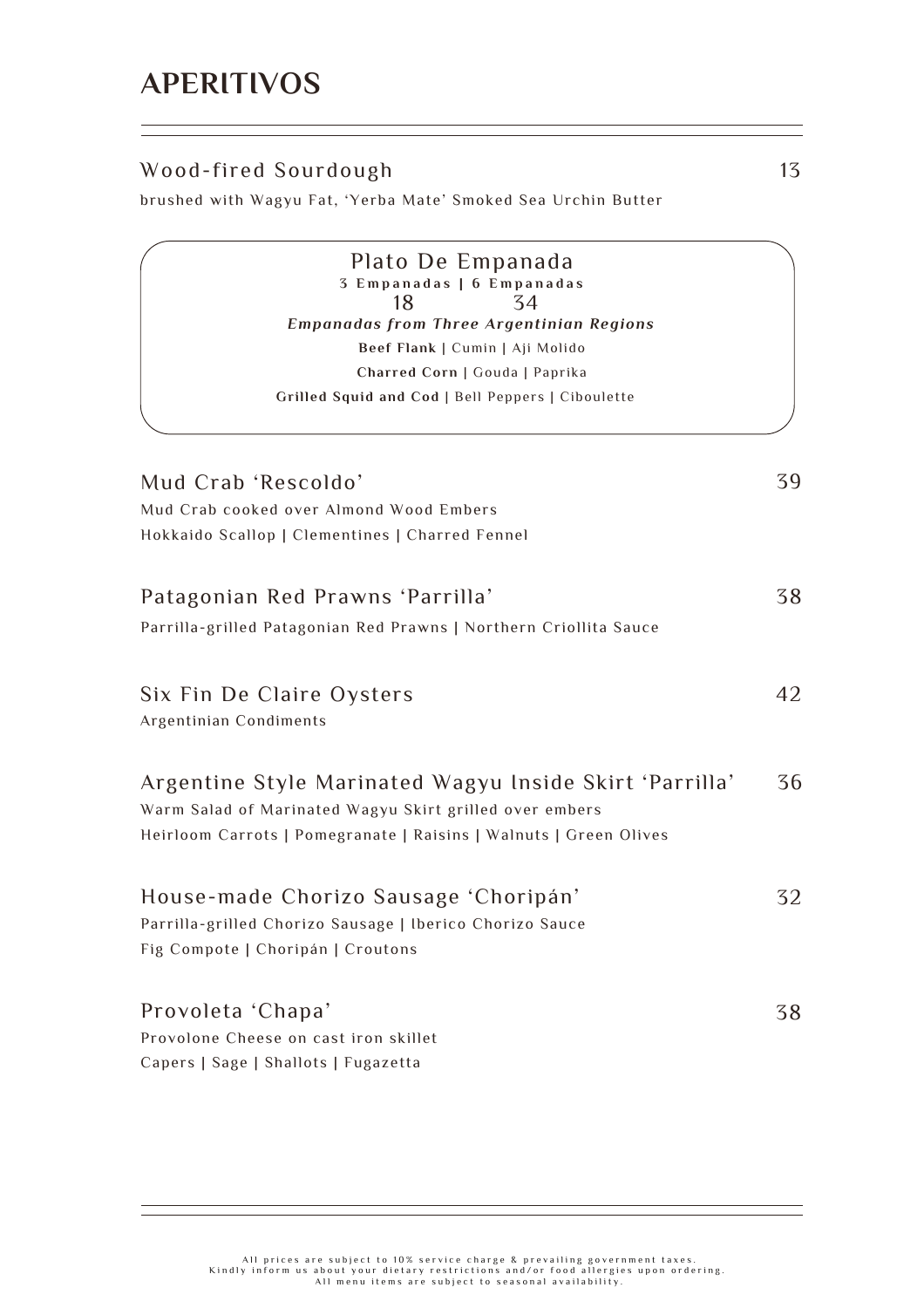# **PLATO PRINCIPAL**

| Wood-fired Sustainable Red Snapper<br>Green Salsa   Sucrine Lettuce                                                    | 53 |
|------------------------------------------------------------------------------------------------------------------------|----|
| Black Cod 'A la Plancha'<br>Seaweed Chimichurri   Crispy Zucchini Flower<br>Crushed Potatoes with Preserved Lemon      | 59 |
| Slow-cooked Sherry and Orange Marinated<br><b>Iberico Pork Ribs</b><br>Gremolata                                       | 53 |
| Crispy Argentine Style Artichoke<br>Artichoke Sunchoke, Quinoa and Parmesan Risotto<br>Saffron Espuma   Seeds and Nuts | 46 |
| Amelia Park Lamb Saddle on the Bone<br>Rosemary   Broad Beans   Eggplant Escabeche<br>Hot Palermo Pepper Sauce         | 58 |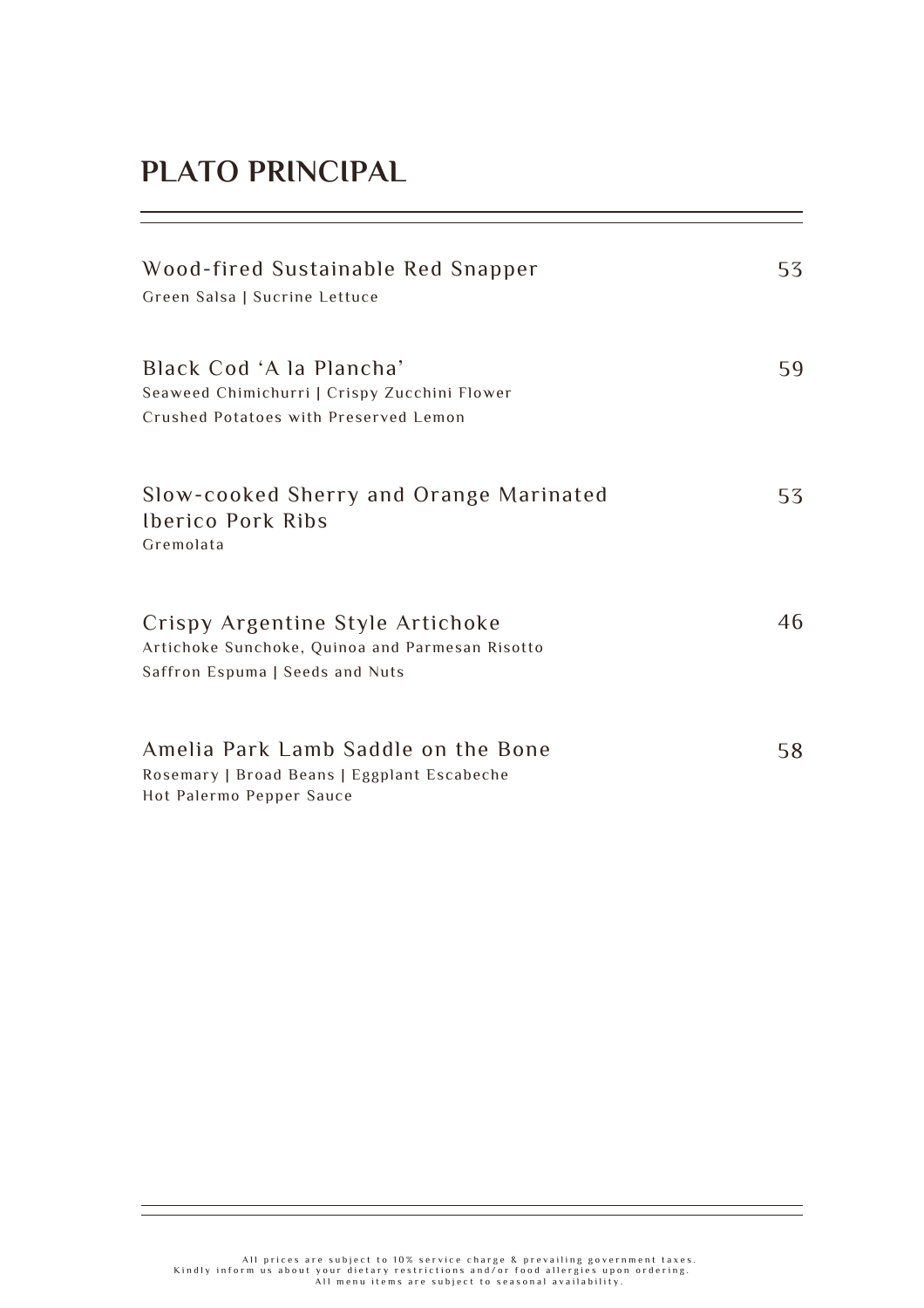

**MENU DE CARNE**

All served with red chimichurri

|     | Devesa Argentinian Grain-Fed OP Rib 1kg<br>Please allow 30-45 minutes depending on the preferred doneness | 233. |
|-----|-----------------------------------------------------------------------------------------------------------|------|
|     | Devesa Argentinian Grain-Fed Boneless<br>$Rib$ -eye $250g$                                                | 55.  |
|     | $(3)$ Jac Bingara F1 Wagyu Tri-Tip MS 6-8 200g                                                            | 98   |
| (4) | US Morgan Ranch Striploin MS 6-7 250g                                                                     | 83   |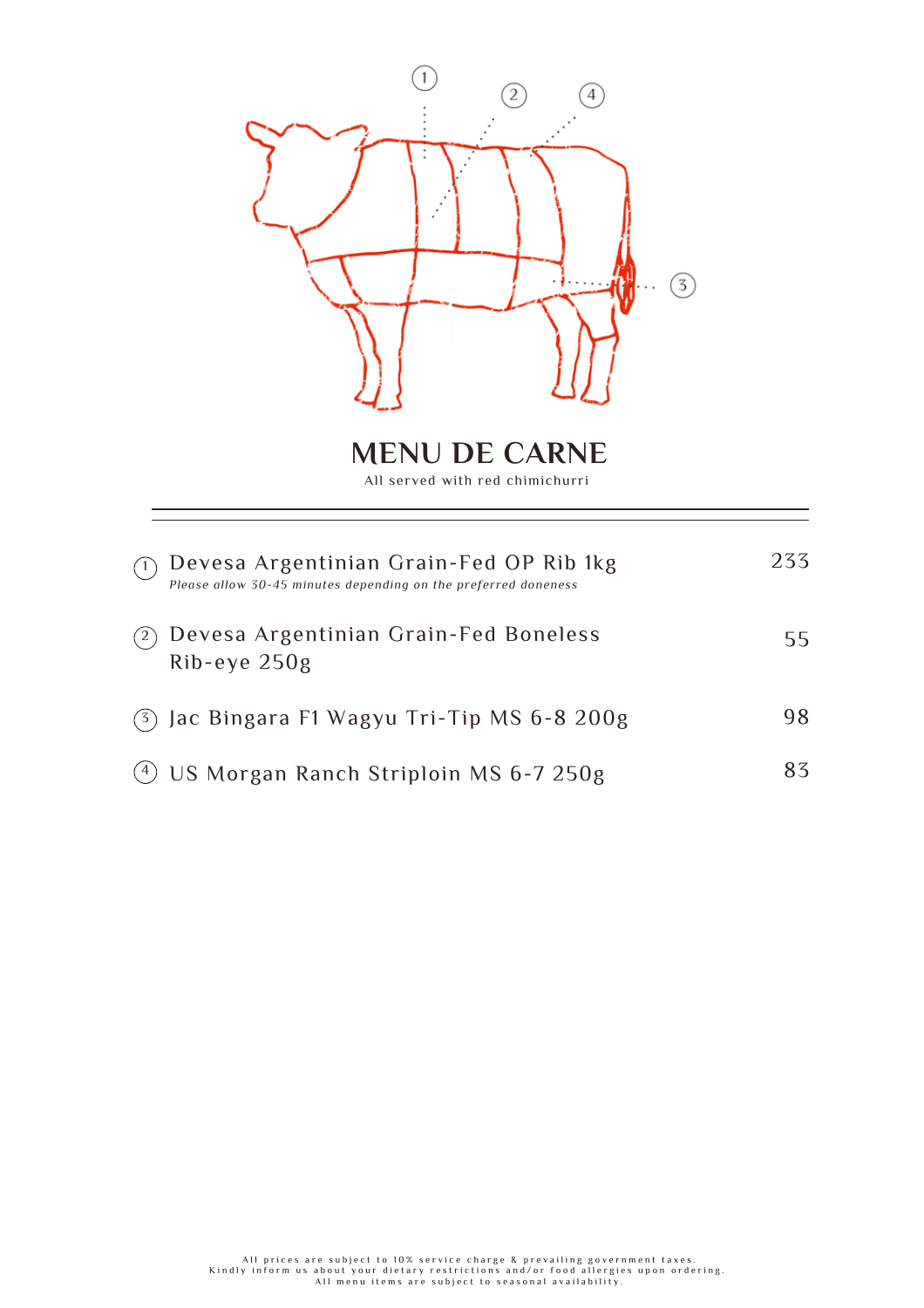## **VERDURAS**

| Potatoes from the New World 'Rescoldo'<br>Sundried Tomato Tapenade | 15 |
|--------------------------------------------------------------------|----|
| Roasted and Smoked Heirloom Carrots   Honey                        | 15 |
| Asparagus 'Parrilla'   Lemon                                       | 18 |
| Wood-fired White Corn   Corn Humita                                | 15 |
| Palermo Peppers 'Parrilla'   Smoked Salt                           | 18 |

## **PLATO DE VERDURAS**

Potatoes from the New World 'Rescoldo' | Sundried Tomato Tapenade

Smoked Heirloom Carrots | Honey

Asparagus 'Parrilla'

Wood-fired White Corn | Corn Humita

Wood-fired Palermo Peppers | Smoked Salt

48